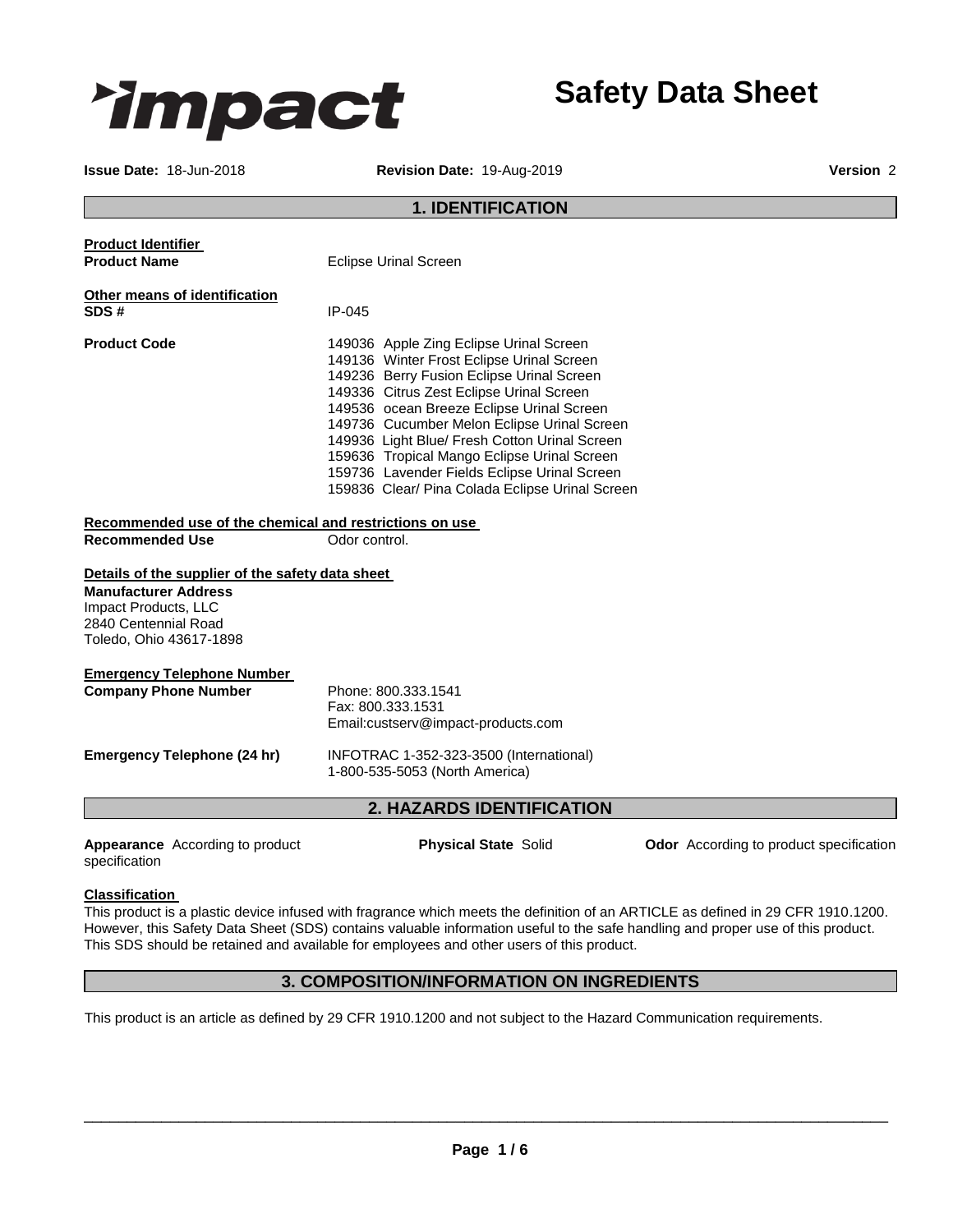| <b>4. FIRST-AID MEASURES</b>               |                                                                                                                                                                |
|--------------------------------------------|----------------------------------------------------------------------------------------------------------------------------------------------------------------|
| <b>First Aid Measures</b>                  |                                                                                                                                                                |
| <b>Eye Contact</b>                         | Not a likely route of exposure based on form of product. If accidental exposure occurs, rinse<br>with water. Contact a physician if irritation persists.       |
| <b>Skin Contact</b>                        | Not a likely route of exposure based on form of product. If accidental exposure occurs, rinse<br>with water. Contact a physician if irritation persists.       |
| <b>Inhalation</b>                          | Not a likely route of exposure based on form of product. If fragrance is bothersome, move<br>to fresh air.                                                     |
| Ingestion                                  | Not a likely route of exposure based on form of product. If accidental exposure occurs, rinse<br>mouth with water. Contact a physician if discomfort persists. |
| <b>Most important symptoms and effects</b> |                                                                                                                                                                |
| <b>Symptoms</b>                            | None expected.                                                                                                                                                 |
|                                            | <u>Indication of any immediate medical attention and special treatment needed</u>                                                                              |
| <b>Notes to Physician</b>                  | Treat symptomatically.                                                                                                                                         |
| <b>5. FIRE-FIGHTING MEASURES</b>           |                                                                                                                                                                |
|                                            |                                                                                                                                                                |

\_\_\_\_\_\_\_\_\_\_\_\_\_\_\_\_\_\_\_\_\_\_\_\_\_\_\_\_\_\_\_\_\_\_\_\_\_\_\_\_\_\_\_\_\_\_\_\_\_\_\_\_\_\_\_\_\_\_\_\_\_\_\_\_\_\_\_\_\_\_\_\_\_\_\_\_\_\_\_\_\_\_\_\_\_\_\_\_\_\_\_\_\_

#### **Suitable Extinguishing Media**

Use extinguishing measures that are appropriate to local circumstances and the surrounding environment.

#### **Unsuitable Extinguishing Media** Not determined.

#### **Specific Hazards Arising from the Chemical**

Not determined.

#### **Protective equipment and precautions for firefighters**

As in any fire, wear self-contained breathing apparatus pressure-demand, MSHA/NIOSH (approved or equivalent) and full protective gear.

# **6. ACCIDENTAL RELEASE MEASURES**

#### **Personal precautions, protective equipment and emergency procedures**

| <b>Personal Precautions</b>                          | Use personal protection recommended in Section 8.     |
|------------------------------------------------------|-------------------------------------------------------|
| <b>Environmental Precautions</b>                     | See Section 12 for additional Ecological Information. |
| Methods and material for containment and cleaning up |                                                       |
| <b>Methods for Containment</b>                       | Not applicable- product is a finished good.           |
| <b>Methods for Clean-Up</b>                          | For waste disposal, see section 13 of the SDS.        |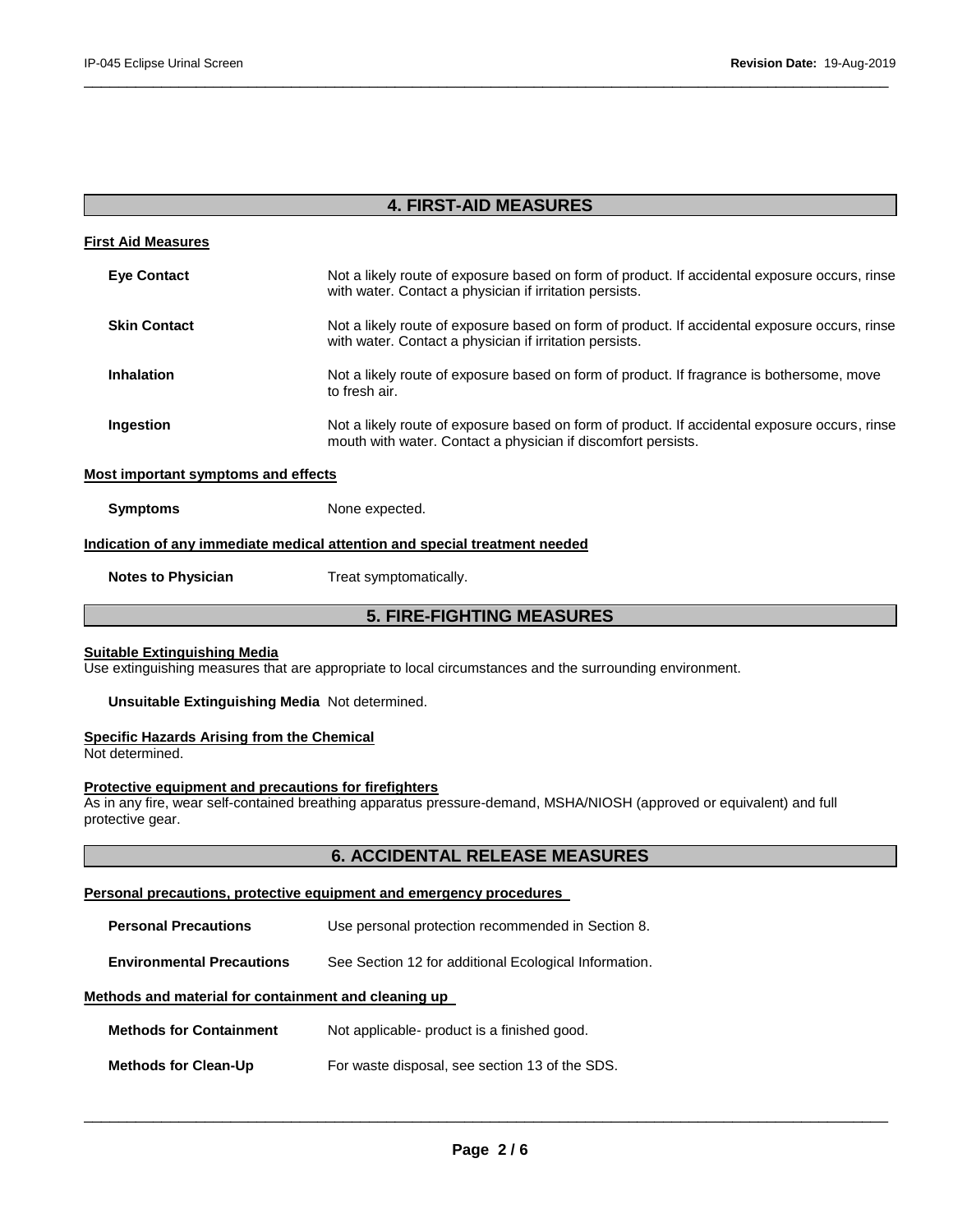# **7. HANDLING AND STORAGE Precautions for safe handling Advice on Safe Handling** Handle in accordance with good industrial hygiene and safety practice. **Conditions for safe storage, including any incompatibilities Storage Conditions** To insure maximum shelf life, store at a normal room temperature. **Incompatible Materials None known based on information supplied. 8. EXPOSURE CONTROLS/PERSONAL PROTECTION Exposure Guidelines** This product is an article as defined by 29 CFR 1910.1200 and not subject to the Hazard Communication requirements **Other Information Personal Protective Equipment recommendations are for the unlikely event of an incident** involving the product. They do not apply to normal product use. **Appropriate engineering controls Engineering Controls Apply technical measures to comply with the occupational exposure limits. Individual protection measures, such as personal protective equipment Eye/Face Protection** Avoid contact with eyes. **Skin and Body Protection** Wear suitable protective clothing. **Respiratory Protection** Ensure adequate ventilation, especially in confined areas.

\_\_\_\_\_\_\_\_\_\_\_\_\_\_\_\_\_\_\_\_\_\_\_\_\_\_\_\_\_\_\_\_\_\_\_\_\_\_\_\_\_\_\_\_\_\_\_\_\_\_\_\_\_\_\_\_\_\_\_\_\_\_\_\_\_\_\_\_\_\_\_\_\_\_\_\_\_\_\_\_\_\_\_\_\_\_\_\_\_\_\_\_\_

**General Hygiene Considerations** Handle in accordance with good industrial hygiene and safety practice.

# **9. PHYSICAL AND CHEMICAL PROPERTIES**

#### **Information on basic physical and chemical properties**

| <b>Physical State</b>               | Solid                                        |                       |                                       |      |
|-------------------------------------|----------------------------------------------|-----------------------|---------------------------------------|------|
| Appearance                          | According to product specification           | Odor                  | According to product<br>specification | None |
| <b>Color</b>                        | According to product specification           | <b>Odor Threshold</b> | Not determined                        |      |
| <b>Property</b>                     | Values                                       | Remarks • Method      |                                       |      |
| рH                                  | Not Applicable due to form of the<br>product |                       |                                       |      |
| <b>Melting Point/Freezing Point</b> | Not Applicable due to form of the<br>product |                       |                                       |      |
| <b>Boiling Point/Boiling Range</b>  | Not Applicable due to form of the<br>product |                       |                                       |      |
| <b>Flash Point</b>                  | Not Applicable due to form of the<br>product |                       |                                       |      |
| <b>Evaporation Rate</b>             | Not Applicable due to form of the<br>product |                       |                                       |      |
| <b>Flammability (Solid, Gas)</b>    | Not Applicable due to form of the<br>product |                       |                                       |      |
| <b>Upper Flammability Limits</b>    | Not Applicable due to form of the<br>product |                       |                                       |      |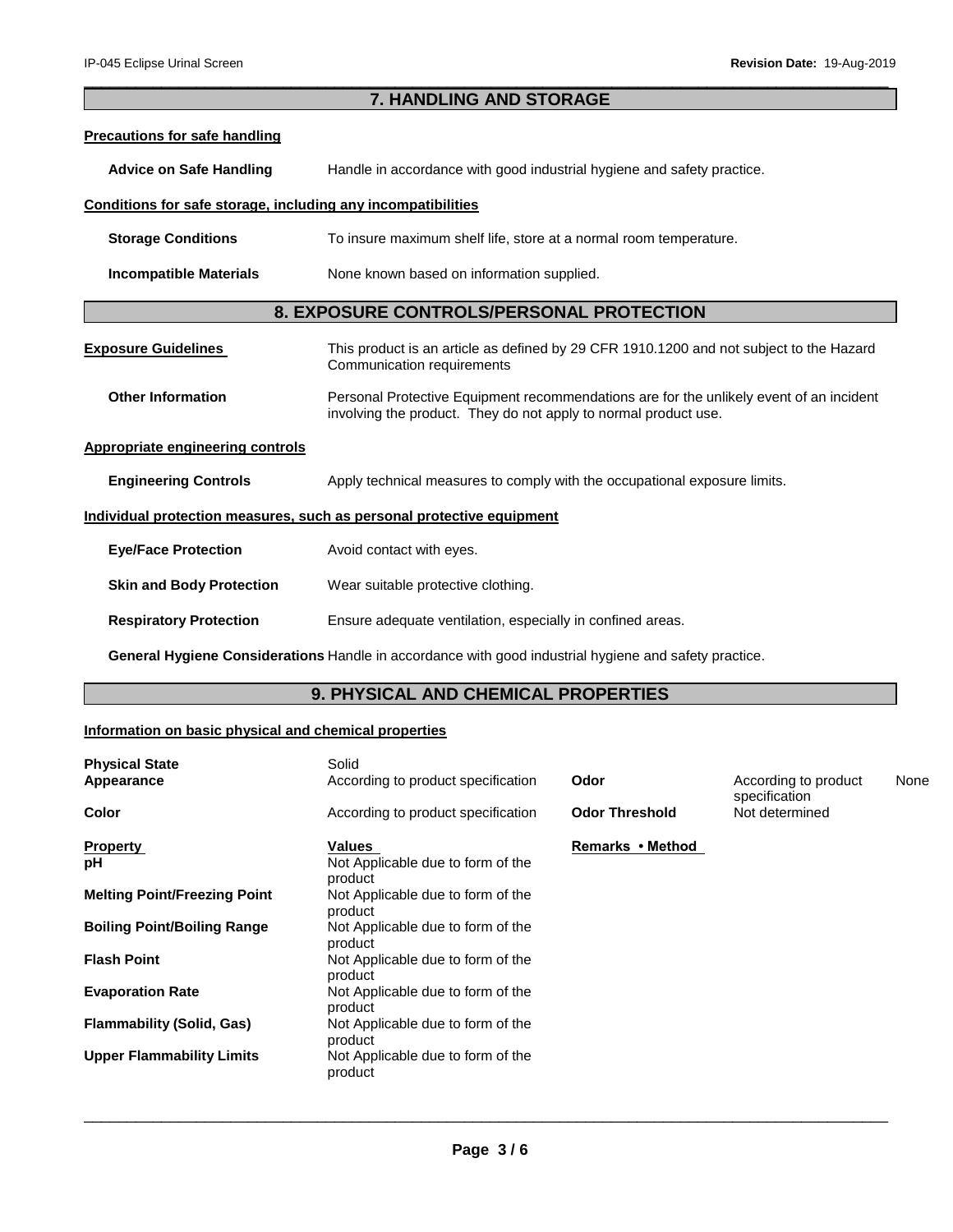| <b>Lower Flammability Limit</b>  | Not Applicable due to form of the |  |
|----------------------------------|-----------------------------------|--|
|                                  | product                           |  |
| <b>Vapor Pressure</b>            | Not Applicable due to form of the |  |
|                                  | product                           |  |
| <b>Vapor Density</b>             | Not Applicable due to form of the |  |
|                                  | product                           |  |
| <b>Specific Gravity</b>          | Not Applicable due to form of the |  |
|                                  | product                           |  |
| <b>Water Solubility</b>          | Not applicable due to form of the |  |
|                                  | product                           |  |
| Solubility in other solvents     | Not Applicable due to form of the |  |
|                                  | product                           |  |
| <b>Partition Coefficient</b>     | Not Applicable due to form of the |  |
|                                  | product                           |  |
| <b>Auto-ignition Temperature</b> | Not Applicable due to form of the |  |
|                                  | product                           |  |
| <b>Decomposition Temperature</b> | Not Applicable due to form of the |  |
|                                  | product                           |  |
| <b>Kinematic Viscosity</b>       | Not Applicable due to form of the |  |
|                                  | product                           |  |
| <b>Dynamic Viscosity</b>         | Not Applicable due to form of the |  |
|                                  | product                           |  |
| <b>Explosive Properties</b>      | Not Applicable due to form of the |  |
|                                  | product                           |  |
| <b>Oxidizing Properties</b>      | Not Applicable due to form of the |  |
|                                  | product                           |  |

# **10. STABILITY AND REACTIVITY**

#### **Reactivity**

Not reactive under normal conditions.

#### **Chemical Stability**

Stable under recommended storage conditions.

#### **Possibility of Hazardous Reactions**

None under normal processing.

#### **Conditions to Avoid**

None known.

#### **Incompatible Materials**

None known based on information supplied.

#### **Hazardous Decomposition Products**

None known based on information supplied.

**11. TOXICOLOGICAL INFORMATION** 

#### **Information on likely routes of exposure**

| <b>Product Information</b> |                  |
|----------------------------|------------------|
| <b>Eve Contact</b>         | No known effect. |
| <b>Skin Contact</b>        | No known effect. |
| <b>Inhalation</b>          | No known effect. |
| Ingestion                  | No known effect. |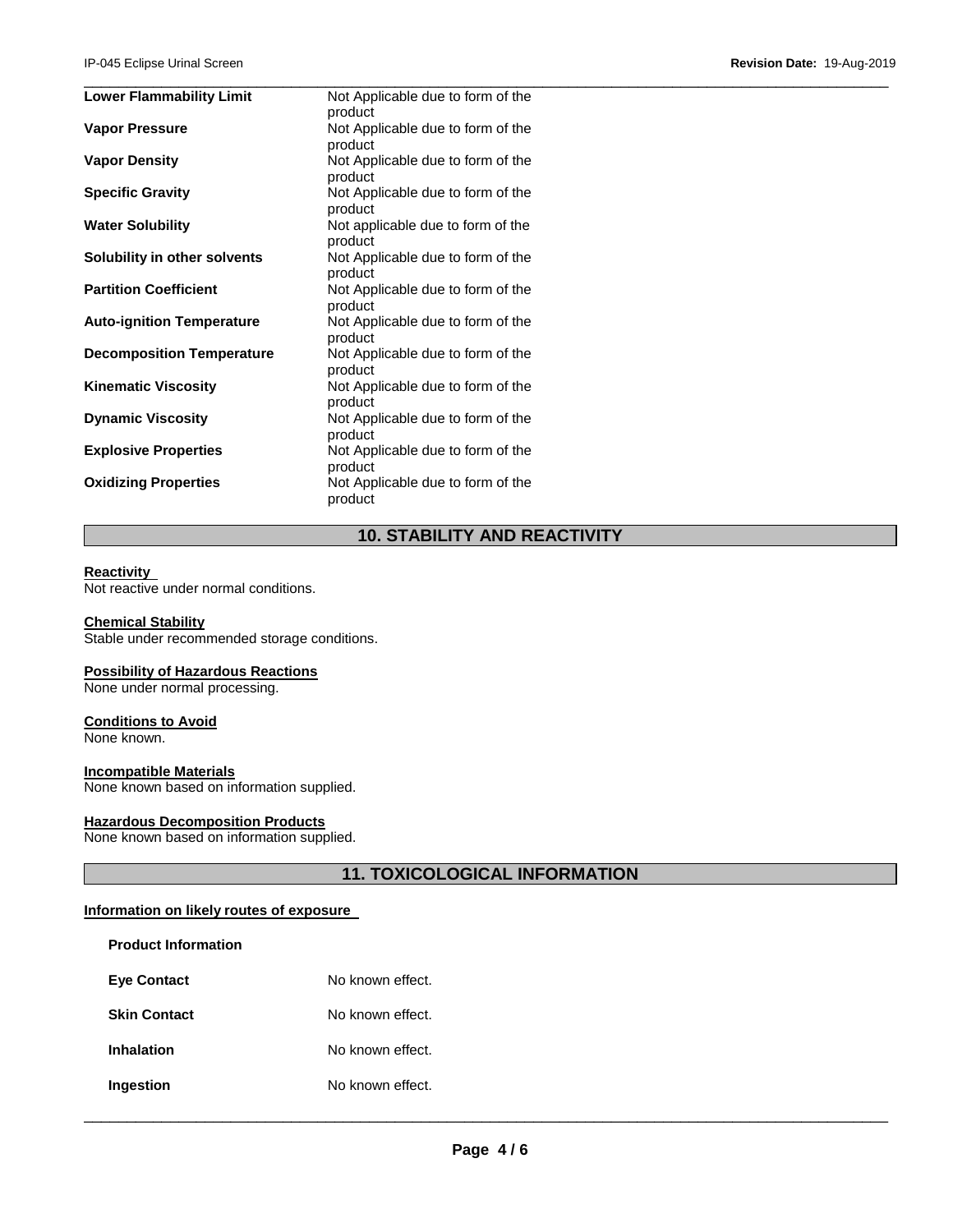#### **Information on physical, chemical and toxicological effects**

**Symptoms** None expected.

#### **Delayed and immediate effects as well as chronic effects from short and long-term exposure**

**Carcinogenicity** Based on the information provided, this product does not contain any carcinogens or potential carcinogens as listed by OSHA, IARC or NTP.

#### **Numerical measures of toxicity**

Not determined

# **12. ECOLOGICAL INFORMATION**

\_\_\_\_\_\_\_\_\_\_\_\_\_\_\_\_\_\_\_\_\_\_\_\_\_\_\_\_\_\_\_\_\_\_\_\_\_\_\_\_\_\_\_\_\_\_\_\_\_\_\_\_\_\_\_\_\_\_\_\_\_\_\_\_\_\_\_\_\_\_\_\_\_\_\_\_\_\_\_\_\_\_\_\_\_\_\_\_\_\_\_\_\_

#### **Ecotoxicity**

An environmental hazard cannot be excluded in the event of unprofessional handling or disposal.

#### **Persistence/Degradability**

Not determined.

#### **Bioaccumulation**

Not determined.

#### **Mobility** Not determined

#### **Other Adverse Effects**

Not determined

#### **13. DISPOSAL CONSIDERATIONS**

| <b>Waste Treatment Methods</b><br><b>Disposal of Wastes</b><br><b>Contaminated Packaging</b> | Disposal should be in accordance with applicable regional, national and local laws and<br>regulations.<br>Disposal should be in accordance with applicable regional, national and local laws and<br>regulations. |
|----------------------------------------------------------------------------------------------|------------------------------------------------------------------------------------------------------------------------------------------------------------------------------------------------------------------|
|                                                                                              | <b>14. TRANSPORT INFORMATION</b>                                                                                                                                                                                 |
| <b>Note</b>                                                                                  | Please see current shipping paper for most up to date shipping information, including<br>exemptions and special circumstances.                                                                                   |
| <u>DOT</u>                                                                                   | Not regulated                                                                                                                                                                                                    |
| IATA                                                                                         | Not regulated                                                                                                                                                                                                    |
| <b>IMDG</b>                                                                                  | Not regulated                                                                                                                                                                                                    |

# **15. REGULATORY INFORMATION**

#### **International Inventories**

This product is an article as defined by 29 CFR 1910.1200 and not subject to the Hazard Communication requirements

# **US Federal Regulations**

This product is an article as defined by 29 CFR 1910.1200 and not subject to the Hazard Communication requirements

#### **US State Regulations**

This product is an article as defined by 29 CFR 1910.1200 and not subject to the Hazard Communication requirements